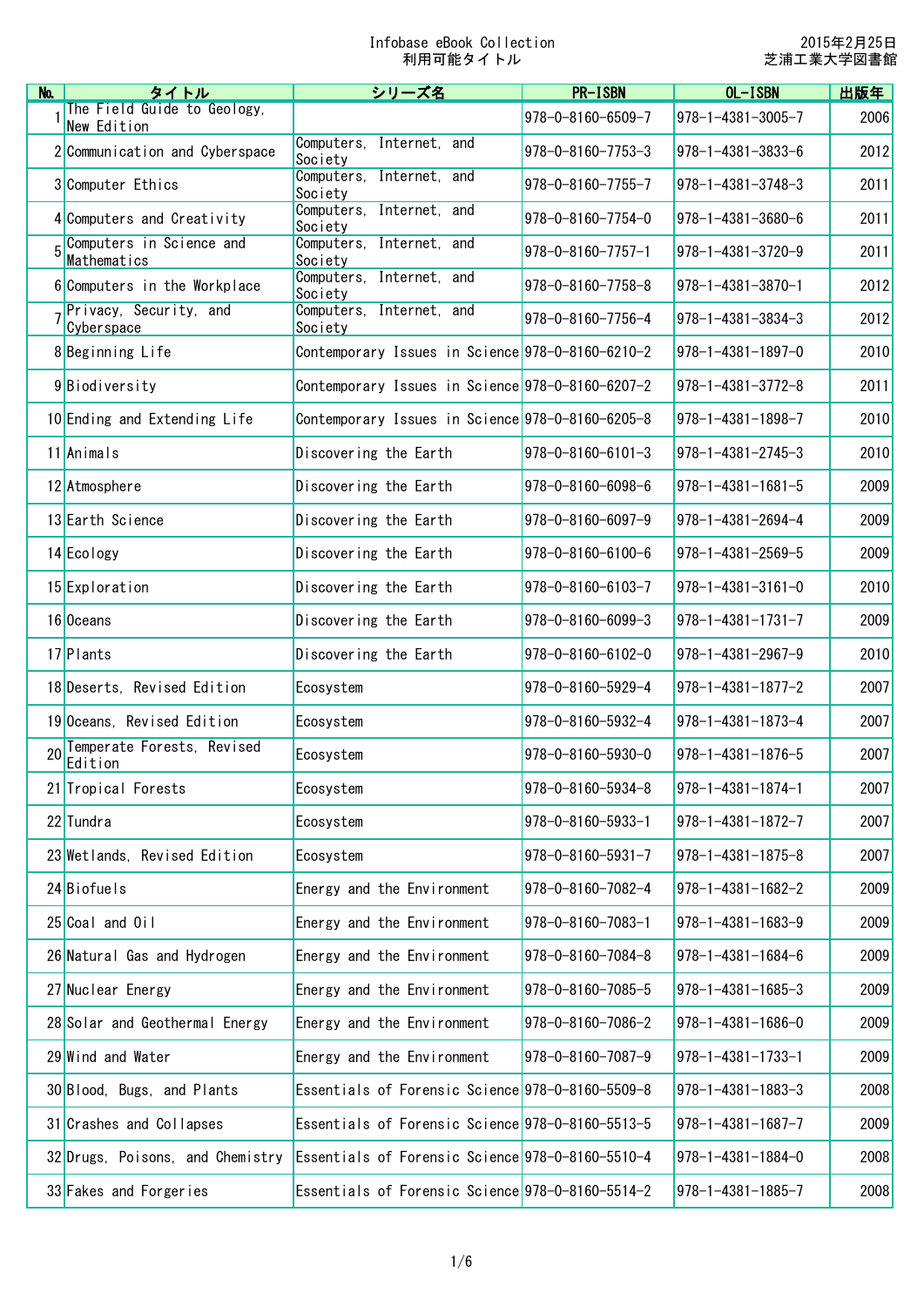| No. | タイトル                           | シリーズ名                                            | <b>PR-ISBN</b>              | OL-ISBN                       | 出版年  |
|-----|--------------------------------|--------------------------------------------------|-----------------------------|-------------------------------|------|
|     | 34 Firearms and Fingerprints   | Essentials of Forensic Science 978-0-8160-5512-8 |                             | $978 - 1 - 4381 - 1886 - 4$   | 2008 |
|     | 35 Science versus Crime        | Essentials of Forensic Science 978-0-8160-5508-1 |                             | $978 - 1 - 4381 - 1887 - 1$   | 2008 |
|     | 36 Trace Evidence              | Essentials of Forensic Science 978-0-8160-5511-1 |                             | $ 978 - 1 - 4381 - 1688 - 4 $ | 2009 |
|     | 37 Human Spaceflight           | Frontiers in Space                               | 978-0-8160-5775-7           | $ 978 - 1 - 4381 - 0891 - 9$  | 2007 |
|     | 38 Life in the Universe        | Frontiers in Space                               | 978-0-8160-5776-4           | $978 - 1 - 4381 - 0892 - 6$   | 2007 |
|     | 39 Robot Spacecraft            | Frontiers in Space                               | $978 - 0 - 8160 - 5773 - 3$ | $978 - 1 - 4381 - 0893 - 3$   | 2006 |
|     | 40 Rockets                     | Frontiers in Space                               | $978 - 0 - 8160 - 5771 - 9$ | $ 978 - 1 - 4381 - 0894 - 0 $ | 2006 |
|     | 41 Satellites                  | Frontiers in Space                               | $978 - 0 - 8160 - 5772 - 6$ | $ 978 - 1 - 4381 - 0895 - 7 $ | 2006 |
|     | 42 Spacecraft for Astronomy    | Frontiers in Space                               | 978-0-8160-5774-0           | 978-1-4381-0896-4             | 2006 |
|     | 43 Biological Sciences         | Frontiers of Science                             | 978-0-8160-7439-6           | $978 - 1 - 4381 - 2856 - 6$   | 2010 |
|     | 44 Chemistry                   | Frontiers of Science                             | 978-0-8160-7440-2           | $ 978 - 1 - 4381 - 3057 - 6 $ | 2010 |
|     | 45 Computer Science            | Frontiers of Science                             | $978 - 0 - 8160 - 7441 - 9$ | $ 978 - 1 - 4381 - 3058 - 3 $ | 2010 |
|     | 46 Earth Sciences              | Frontiers of Science                             | $978 - 0 - 8160 - 7442 - 6$ | $978 - 1 - 4381 - 2968 - 6$   | 2010 |
|     | 47 Marine Sciences             | Frontiers of Science                             | $978 - 0 - 8160 - 7443 - 3$ | $978 - 1 - 4381 - 3120 - 7$   | 2010 |
|     | 48 Physical Sciences           | Frontiers of Science                             | 978-0-8160-7444-0           | $ 978 - 1 - 4381 - 3121 - 4 $ | 2010 |
|     | 49 Space and Astronomy         | Frontiers of Science                             | 978-0-8160-7445-7           | $ 978 - 1 - 4381 - 3122 - 1 $ | 2010 |
|     | 50 Weather and Climate         | Frontiers of Science                             | 978-0-8160-7446-4           | $978 - 1 - 4381 - 3123 - 8$   | 2010 |
|     | 51 Developmental Biology       | Genetics and Evolution                           | 978-0-8160-6683-4           | $978 - 1 - 4381 - 2630 - 2$   | 2009 |
|     | 52 Evolution                   | Genetics and Evolution                           | 978-0-8160-6679-7           | $ 978 - 1 - 4381 - 1740 - 9$  | 2009 |
|     | 53 Genetic Engineering         | Genetics and Evolution                           | $978 - 0 - 8160 - 6681 - 0$ | $ 978 - 1 - 4381 - 1741 - 6 $ | 2009 |
|     | 54 Human Genetics              | Genetics and Evolution                           | 978-0-8160-6682-7           | 978-1-4381-2746-0             | 2010 |
|     | 55 The Future of Genetics      | Genetics and Evolution                           | $978 - 0 - 8160 - 6684 - 1$ | $978 - 1 - 4381 - 2857 - 3$   | 2010 |
|     | 56 The Molecules of Life       | Genetics and Evolution                           | 978-0-8160-6680-3           | $978 - 1 - 4381 - 1899 - 4$   | 2009 |
|     | 57 Changing Ecosystems         | Global Warming                                   | 978-0-8160-7263-7           | $978 - 1 - 4381 - 2739 - 2$   | 2009 |
|     | 58 Climate Management          | Global Warming                                   | $978 - 0 - 8160 - 7266 - 8$ | $978 - 1 - 4381 - 2742 - 2$   | 2010 |
|     | 59 Climate Systems             | Global Warming                                   | 978-0-8160-7260-6           | $978 - 1 - 4381 - 2607 - 4$   | 2009 |
|     | 60 Fossil Fuels and Pollution  | Global Warming                                   | 978-0-8160-7265-1           | $ 978 - 1 - 4381 - 2741 - 5 $ | 2010 |
|     | 61 Global Warming Cycles       | Global Warming                                   | 978-0-8160-7262-0           | $ 978 - 1 - 4381 - 2631 - 9 $ | 2009 |
|     | 62 Global Warming Trends       | Global Warming                                   | $978 - 0 - 8160 - 7261 - 3$ | 978-1-4381-2608-1             | 2009 |
|     | 63 Greenhouse Gases            | Global Warming                                   | 978-0-8160-7264-4           | $978 - 1 - 4381 - 2740 - 8$   | 2009 |
|     | 64 Biodiversity                | Green Technology                                 | 978-0-8160-7197-5           | $ 978 - 1 - 4381 - 2609 - 8 $ | 2009 |
|     | 65 Cleaning Up the Environment | Green Technology                                 | 978-0-8160-7198-2           | $978 - 1 - 4381 - 2610 - 4$   | 2009 |
|     | 66 Conservation                | Green Technology                                 | 978-0-8160-7199-9           | $978 - 1 - 4381 - 2632 - 6$   | 2009 |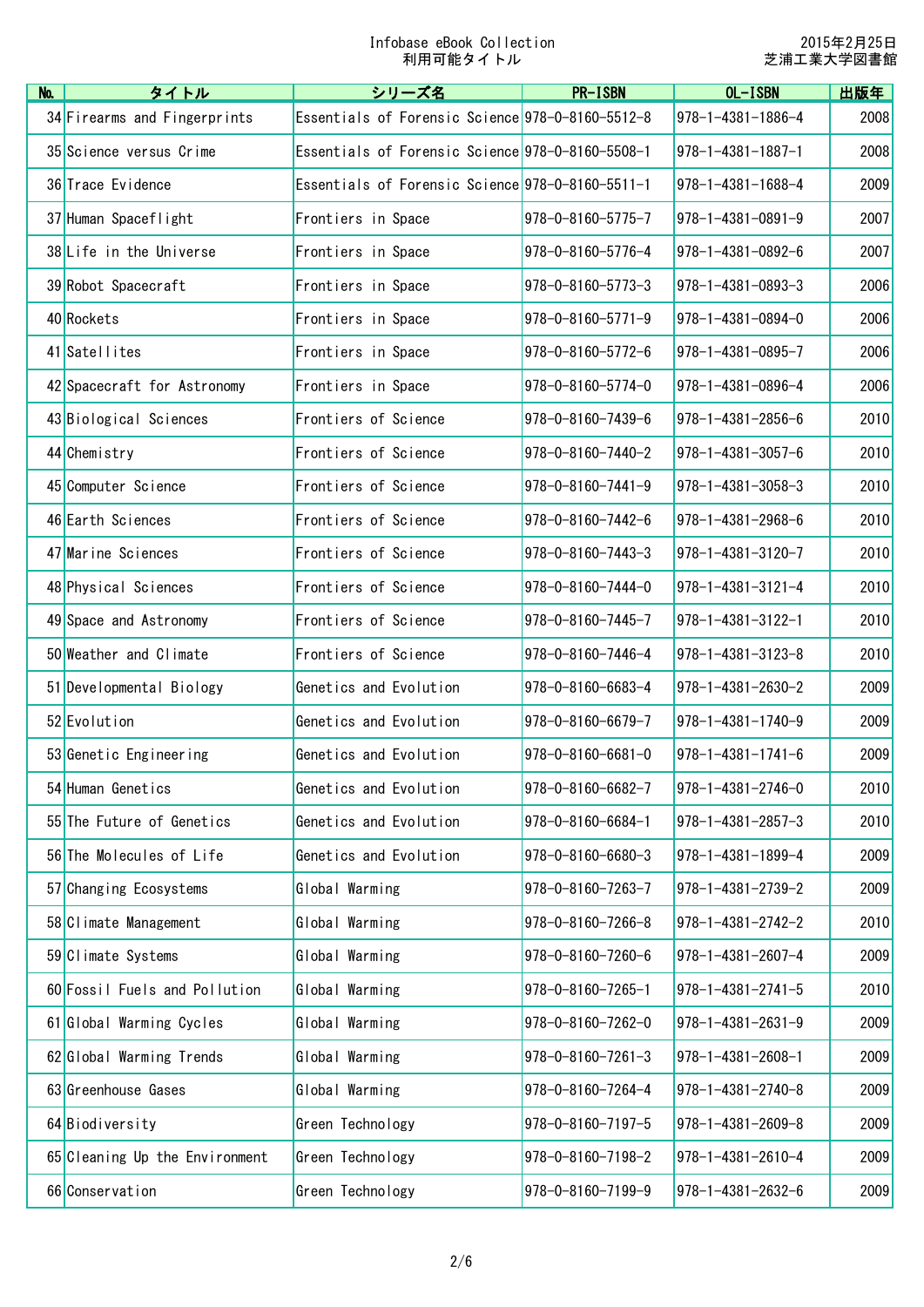2015年2月25日 芝浦工業大学図書館

| No. | タイトル                                                        | シリーズ名                                            | <b>PR-ISBN</b>              | OL-ISBN                     | 出版年  |
|-----|-------------------------------------------------------------|--------------------------------------------------|-----------------------------|-----------------------------|------|
|     | 67 Environmental Engineering                                | Green Technology                                 | 978-0-8160-7200-2           | $978 - 1 - 4381 - 2747 - 7$ | 2009 |
|     | 68 Pollution                                                | Green Technology                                 | $978 - 0 - 8160 - 7202 - 6$ | $978 - 1 - 4381 - 2633 - 3$ | 2009 |
|     | 69 Renewable Energy                                         | Green Technology                                 | 978-0-8160-7203-3           | $978 - 1 - 4381 - 2748 - 4$ | 2009 |
|     | 70 Sustainability                                           | Green Technology                                 | $978 - 0 - 8160 - 7201 - 9$ | 978-1-4381-2634-0           | 2009 |
|     | 71 Waste Treatment                                          | Green Technology                                 | 978-0-8160-7204-0           | $978 - 1 - 4381 - 2611 - 1$ | 2009 |
|     | 72 Forensic Anthropology                                    | Inside Forensic Science                          | 978-0-7910-9198-2           | $978 - 1 - 4381 - 0379 - 2$ | 2006 |
|     | 73 Forensic DNA Analysis                                    | Inside Forensic Science                          | 978-0-7910-8923-1           | $978 - 1 - 4381 - 0380 - 8$ | 2007 |
|     | 74 Forensic Medicine                                        | Inside Forensic Science                          | 978-0-7910-8926-2           | $978 - 1 - 4381 - 0381 - 5$ | 2007 |
|     | 75 Forensic Pharmacology                                    | Inside Forensic Science                          | 978-0-7910-8920-0           | $978 - 1 - 4381 - 0382 - 2$ | 2007 |
|     | 76 Legal Aspects of Forensics                               | Inside Forensic Science                          | 978-0-7910-8925-5           | $978 - 1 - 4381 - 0383 - 9$ | 2006 |
| 77  | The Forensic Aspects of<br>Poisons                          | Inside Forensic Science                          | 978-0-7910-9197-5           | $978 - 1 - 4381 - 0384 - 6$ | 2007 |
|     | 78 Fusion                                                   | Nuclear Power                                    | 978-0-8160-7653-6           | 978-1-4381-3843-5           | 2012 |
| 79  | Nuclear Accidents and<br>Disasters                          | Nuclear Power                                    | 978-0-8160-7650-5           | $978 - 1 - 4381 - 3732 - 2$ | 2011 |
|     | 80 Nuclear Fission Reactors                                 | Nuclear Power                                    | $978 - 0 - 8160 - 7651 - 2$ | $978 - 1 - 4381 - 3814 - 5$ | 2011 |
|     | 81 Radiation                                                | Nuclear Power                                    | 978-0-8160-7652-9           | $978 - 1 - 4381 - 3756 - 8$ | 2011 |
|     | 82 The Future of Nuclear Power                              | Nuclear Power                                    | 978-0-8160-7654-3           | $978 - 1 - 4381 - 3915 - 9$ | 2012 |
|     | 83 The History of Nuclear Power                             | Nuclear Power                                    | $978 - 0 - 8160 - 7649 - 9$ | $978 - 1 - 4381 - 3697 - 4$ | 2011 |
|     | 84 Alkali and Alkaline Earth<br>Metals                      | Periodic Table of the Elements 978-0-8160-7369-6 |                             | 978-1-4381-3184-9           | 2010 |
|     | 85 Halogens and Noble Gases                                 | Periodic Table of the Elements 978-0-8160-7368-9 |                             | $978 - 1 - 4381 - 3138 - 2$ | 2010 |
|     | 86 Lanthanides and Actinides                                | Periodic Table of the Elements 978-0-8160-7372-6 |                             | 978-1-4381-3400-0           | 2011 |
|     | 87 Metals and Metalloids                                    | Periodic Table of the Elements 978-0-8160-7370-2 |                             | $978 - 1 - 4381 - 3359 - 1$ | 2010 |
|     | 88 Nonmetals                                                | Periodic Table of the Elements 978-0-8160-7367-2 |                             | $978 - 1 - 4381 - 3139 - 9$ | 2010 |
|     | 89 Transition Metals                                        | Periodic Table of the Elements 978-0-8160-7371-9 |                             | $978 - 1 - 4381 - 3401 - 7$ | 2010 |
|     | 90 Electricity and Magnetism                                | Physics in Action                                | $978 - 1 - 61753 - 099 - 9$ | 978-1-4381-3978-4           | 2012 |
|     | 91 Energy                                                   | Physics in Action                                | 978-0-7910-8930-9           | $978 - 1 - 4381 - 0570 - 3$ | 2007 |
|     | 92 Forces and Motion                                        | Physics in Action                                | $978 - 0 - 7910 - 8931 - 6$ | $978 - 1 - 4381 - 0571 - 0$ | 2008 |
|     | 93 Planets, Stars, and Galaxies                             | Physics in Action                                | 978-0-7910-8933-0           | $978 - 1 - 4381 - 0572 - 7$ | 2007 |
|     | 94 Processes That Shape the Earth Physics in Action         |                                                  | 978-0-7910-8932-3           | 978-1-4381-0573-4           | 2007 |
|     | 95 Sound and Light                                          | Physics in Action                                | 978-1-61753-098-2           | $978 - 1 - 4381 - 3916 - 6$ | 2012 |
|     | 96 The Nature of Matter                                     | Physics in Action                                | 978-0-7910-8929-3           | $978 - 1 - 4381 - 0574 - 1$ | 2007 |
|     | 97 Heat and Thermodynamics                                  | Physics in Action                                | $978 - 1 - 61753 - 100 - 2$ | $978 - 1 - 4381 - 4141 - 1$ | 2012 |
| 98  | The Facts On File Dictionary<br>of Astronomy, Fifth Edition | Science Dictionary                               | 978-0-8160-5998-0           | $978 - 1 - 4381 - 0932 - 9$ | 2006 |
| 99  | The Facts On File Dictionary<br>of Biology, Fourth Edition  | Science Dictionary                               | 978-0-8160-5647-7           | 978-1-4381-0935-0           | 2005 |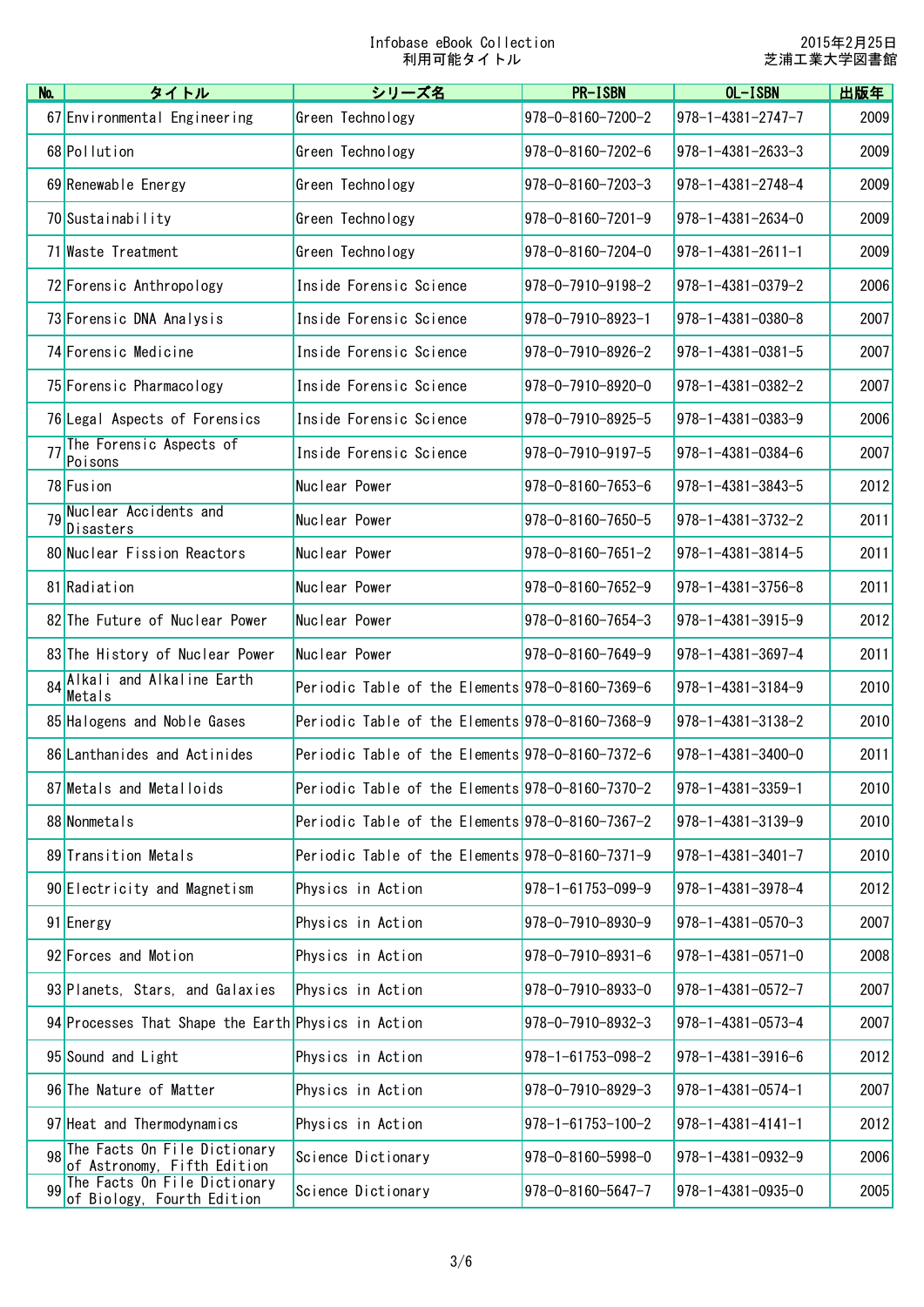| No. | タイトル                                                                                           | シリーズ名                | <b>PR-ISBN</b>              | OL-ISBN                     | 出版年  |
|-----|------------------------------------------------------------------------------------------------|----------------------|-----------------------------|-----------------------------|------|
|     | The Facts On File Dictionary<br>100 of Biotechnology and Genetic<br>Engineering, Third Edition | Science Dictionary   | $978 - 0 - 8160 - 6351 - 2$ | 978-1-4381-0936-7           | 2006 |
| 101 | The Facts On File Dictionary<br>of Chemistry, Fourth Edition                                   | Science Dictionary   | 978-0-8160-5649-1           | 978-1-4381-0938-1           | 2005 |
|     | The Facts On File Dictionary<br>102 of Computer Science, Revised<br>Edition                    | Science Dictionary   | 978-0-8160-5999-7           | $978 - 1 - 4381 - 0939 - 8$ | 2006 |
|     | The Facts On File Dictionary<br>103 of Environmental Science,<br>Third Edition                 | Science Dictionary   | $978 - 0 - 8160 - 6437 - 3$ | $978 - 1 - 4381 - 0942 - 8$ | 2007 |
|     | 104 The Facts On File Dictionary<br>of Mathematics, Fourth Edition                             | Science Dictionary   | $978 - 0 - 8160 - 5651 - 4$ | $978 - 1 - 4381 - 0947 - 3$ | 2005 |
|     | The Facts On File Dictionary<br>105 of Weather and Climate,<br>Revised Edition                 | Science Dictionary   | $978 - 0 - 8160 - 6296 - 6$ | $978 - 1 - 4381 - 0951 - 0$ | 2006 |
|     | 106 Encyclopedia of Biodiversity                                                               | Science Encyclopedia | 978-0-8160-7726-7           | 978-1-4381-3779-7           | 2012 |
|     | 107 Encyclopedia of Biology                                                                    | Science Encyclopedia | 978-0-8160-4859-5           | 978-1-4381-0999-2           | 2004 |
|     | 108 Encyclopedia of Chemistry                                                                  | Science Encyclopedia | $978 - 0 - 8160 - 4894 - 6$ | $978 - 1 - 4381 - 1002 - 8$ | 2005 |
|     | Encyclopedia of Computer<br>109 Science and Technology.<br>Revised Edition                     | Science Encyclopedia | $978 - 0 - 8160 - 6382 - 6$ | $978 - 1 - 4381 - 1003 - 5$ | 2008 |
|     | 110 Encyclopedia of Earth and<br>Space Science, 2-Volume Set                                   | Science Encyclopedia | $978 - 0 - 8160 - 7005 - 3$ | $978 - 1 - 4381 - 2859 - 7$ | 2010 |
| 111 | Encyclopedia of Earthquakes<br>and Volcanoes, Third Edition                                    | Science Encyclopedia | 978-0-8160-6302-4           | 978-0-8160-7270-5           | 2006 |
|     | 112 Encyclopedia of Evolution                                                                  | Science Encyclopedia | $978 - 0 - 8160 - 5515 - 9$ | $978 - 1 - 4381 - 1005 - 9$ | 2006 |
|     | 113 Encyclopedia of Forensic<br>Science, Revised Edition                                       | Science Encyclopedia | 978-0-8160-6799-2           | $978 - 1 - 4381 - 1880 - 2$ | 2008 |
|     | Encyclopedia of Hurricanes,<br>114 Typhoons, and Cyclones, New<br>Edition                      | Science Encyclopedia | $978 - 0 - 8160 - 6295 - 9$ | $978 - 1 - 4381 - 1879 - 6$ | 2007 |
|     | 115 Encyclopedia of Life Science,<br>2-Volume Set                                              | Science Encyclopedia | 978-0-8160-7008-4           | $978 - 1 - 4381 - 2705 - 7$ | 2009 |
|     | 116 Encyclopedia of Marine Science Science Encyclopedia                                        |                      | $978 - 0 - 8160 - 5022 - 2$ | $978 - 1 - 4381 - 1881 - 9$ | 2008 |
|     | 117 Encyclopedia of Mathematics                                                                | Science Encyclopedia | 978-0-8160-5124-3           | $978 - 1 - 4381 - 1008 - 0$ | 2005 |
|     | 118 Encyclopedia of Microbiology                                                               | Science Encyclopedia | 978-0-8160-7364-1           | 978-1-4381-3406-2           | 2011 |
| 119 | Encyclopedia of Physical<br>Science, 2-Volume Set                                              | Science Encyclopedia | $978 - 0 - 8160 - 7011 - 4$ | $978 - 1 - 4381 - 1909 - 0$ | 2009 |
|     | 120 Encyclopedia of Pollution, 2-<br>Volume Set                                                | Science Encyclopedia | 978-0-8160-7002-2           | $978 - 1 - 4381 - 3491 - 8$ | 2011 |
|     | 121 Encyclopedia of Space and<br>Astronomy                                                     | Science Encyclopedia | 978-0-8160-5330-8           | $978 - 1 - 4381 - 1018 - 9$ | 2006 |
|     | Encyclopedia of Weather and<br>122 Climate, Revised Edition, 2-<br>Volume Set                  | Science Encyclopedia | 978-0-8160-6350-5           | $978 - 1 - 4381 - 1031 - 8$ | 2007 |
|     | Encyclopedia of World<br>123 Scientists, Revised Edition,<br>2-Volume Set                      | Science Encyclopedia | $978 - 0 - 8160 - 6158 - 7$ | $978 - 1 - 4381 - 1882 - 6$ | 2007 |
| 124 | The Facts On File Algebra<br>Handbook                                                          | Science Handbook     | 978-0-8160-4703-1           | 978-1-4381-0952-7           | 2003 |
| 125 | The Facts On File Calculus<br>Handbook                                                         | Science Handbook     | $978 - 0 - 8160 - 4581 - 5$ | $978 - 1 - 4381 - 0954 - 1$ | 2003 |
| 126 | The Facts On File Geometry<br>Handbook, Revised Edition                                        | Science Handbook     | 978-0-8160-7389-4           | $978 - 1 - 4381 - 1758 - 4$ | 2009 |
|     | The Facts On File Space and<br>127 Astronomy Handbook, Revised<br>Edition                      | Science Handbook     | 978-0-8160-7388-7           | $978 - 1 - 4381 - 1690 - 7$ | 2009 |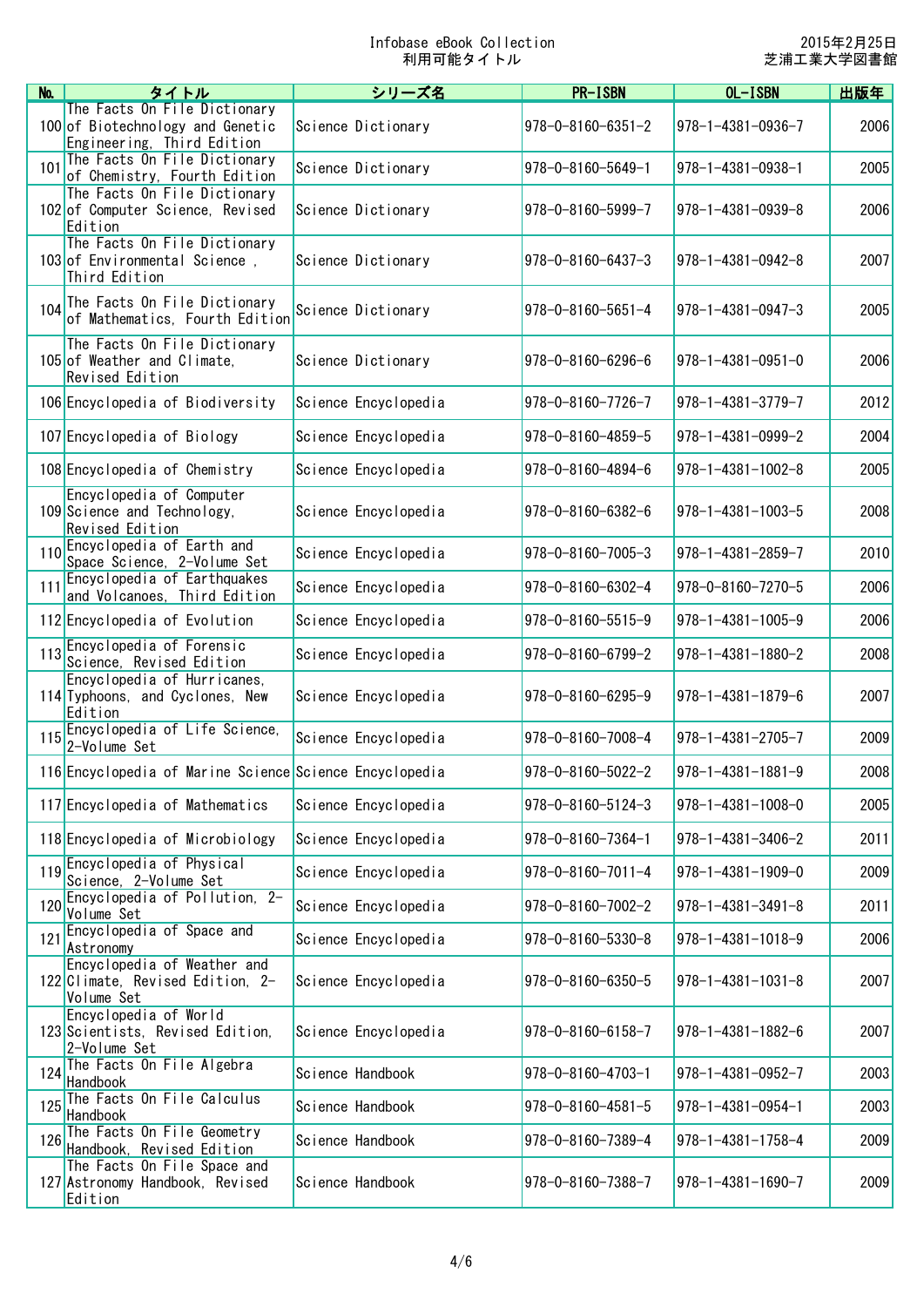2015年2月25日 芝浦工業大学図書館

| No. | タイトル                                                   | シリーズ名                      | <b>PR-ISBN</b>              | OL-ISBN                       | 出版年  |
|-----|--------------------------------------------------------|----------------------------|-----------------------------|-------------------------------|------|
|     | 128 Energy of Matter                                   | States of Matter           | $978 - 0 - 8160 - 7605 - 5$ | $978 - 1 - 4381 - 3701 - 8$   | 2011 |
|     | 129 Extreme States of Matter                           | States of Matter           | 978-0-8160-7606-2           | $978 - 1 - 4381 - 3817 - 6$   | 2012 |
|     | 130 Gaseous Matter                                     | States of Matter           | $978 - 0 - 8160 - 7607 - 9$ | $ 978 - 1 - 4381 - 3648 - 6$  | 2011 |
|     | 131 Liquid Matter                                      | States of Matter           | 978-0-8160-7608-6           | 978-1-4381-3584-7             | 2011 |
|     | 132 Quantifying Matter                                 | States of Matter           | $978 - 0 - 8160 - 7609 - 3$ | 978-1-4381-3492-5             | 2011 |
|     | 133 Solid Matter                                       | States of Matter           | $978 - 0 - 8160 - 7610 - 9$ | $978 - 1 - 4381 - 3558 - 8$   | 2011 |
|     | 134 Algebra, Revised Edition                           | The History of Mathematics | 978-0-8160-7944-5           | $ 978 - 1 - 4381 - 3585 - 4 $ | 2011 |
|     | 135 Beyond Geometry                                    | The History of Mathematics | $978 - 0 - 8160 - 7945 - 2$ | $ 978 - 1 - 4381 - 3623 - 3 $ | 2011 |
|     | 136 Geometry, Revised Edition                          | The History of Mathematics | 978-0-8160-7942-1           | 978-1-4381-3559-5             | 2011 |
| 137 | Mathematics and the Laws of<br>Nature, Revised Edition | The History of Mathematics | $978 - 0 - 8160 - 7943 - 8$ | $978 - 1 - 4381 - 3624 - 0$   | 2011 |
|     | 138 Numbers, Revised Edition                           | The History of Mathematics | 978-0-8160-7940-7           | $ 978 - 1 - 4381 - 3560 - 1 $ | 2011 |
|     | 139 Probability and Statistics,<br>Revised Edition     | The History of Mathematics | $978 - 0 - 8160 - 7941 - 4$ | $978 - 1 - 4381 - 3625 - 7$   | 2011 |
|     | 140 Early Civilizations                                | The History of Medicine    | $978 - 0 - 8160 - 7205 - 7$ | $978 - 1 - 4381 - 2624 - 1$   | 2009 |
|     | 141 Medicine Becomes a Science                         | The History of Medicine    | 978-0-8160-7209-5           | $978 - 1 - 4381 - 2752 - 1$   | 2010 |
|     | 142 Medicine Today                                     | The History of Medicine    | $978 - 0 - 8160 - 7210 - 1$ | $ 978 - 1 - 4381 - 2860 - 3 $ | 2010 |
|     | 143 Old World and New                                  | The History of Medicine    | 978-0-8160-7208-8           | $978 - 1 - 4381 - 2753 - 8$   | 2009 |
|     | 144 The Middle Ages                                    | The History of Medicine    | 978-0-8160-7206-4           | $978 - 1 - 4381 - 2625 - 8$   | 2009 |
|     | 145 The Scientific Revolution and<br>Medicine          | The History of Medicine    | $978 - 0 - 8160 - 7207 - 1$ | $ 978 - 1 - 4381 - 2636 - 4 $ | 2009 |
|     | 146 Aging, Revised Edition                             | The New Biology            | 978-0-8160-6846-3           | $ 978 - 1 - 4381 - 3364 - 5 $ | 2010 |
| 147 | Animal Cloning, Revised<br>Edition                     | The New Biology            | 978-0-8160-6847-0           | $ 978 - 1 - 4381 - 3365 - 2 $ | 2010 |
|     | 148 Cancer, Revised Edition                            | The New Biology            | 978-0-8160-6848-7           | $978 - 1 - 4381 - 3314 - 0$   | 2010 |
|     | 149 Gene Therapy, Revised Edition                      | The New Biology            | $978 - 0 - 8160 - 6850 - 0$ | $978 - 1 - 4381 - 3315 - 7$   | 2010 |
|     | 150 Stem Cell Research, Revised<br>Edition             | The New Biology            | $978 - 0 - 8160 - 6851 - 7$ | $ 978 - 1 - 4381 - 3245 - 7 $ | 2010 |
|     | 151 The Cell, Revised Edition                          | The New Biology            | 978-0-8160-6849-4           | 978-1-4381-3316-4             | 2010 |
|     | 152 Viruses                                            | The New Biology            | 978-0-8160-6855-5           | $978 - 1 - 4381 - 3626 - 4$   | 2011 |
|     | 153 Dawn of the Dinosaur Age                           | The Prehistoric Earth      | 978-0-8160-5960-7           | $978 - 1 - 4381 - 1765 - 2$   | 2008 |
|     | 154 Early Humans                                       | The Prehistoric Earth      | 978-0-8160-5966-9           | $ 978 - 1 - 4381 - 0705 - 9$  | 2008 |
|     | 155 Early Life                                         | The Prehistoric Earth      | $978 - 0 - 8160 - 5957 - 7$ | $978 - 1 - 4381 - 1766 - 9$   | 2008 |
|     | 156 Last of the Dinosaurs                              | The Prehistoric Earth      | 978-0-8160-5962-1           | $978 - 1 - 4381 - 1847 - 5$   | 2008 |
|     | 157 March Onto Land                                    | The Prehistoric Earth      | 978-0-8160-5959-1           | $978 - 1 - 4381 - 1767 - 6$   | 2008 |
|     | 158 Primates and Human Ancestors                       | The Prehistoric Earth      | 978-0-8160-5965-2           | $ 978 - 1 - 4381 - 0706 - 6$  | 2008 |
|     | 159 The Age of Mammals                                 | The Prehistoric Earth      | 978-0-8160-5964-5           | $978 - 1 - 4381 - 0707 - 3$   | 2008 |
|     | 160 The First Vertebrates                              | The Prehistoric Earth      | 978-0-8160-5958-4           | $978 - 1 - 4381 - 1846 - 8$   | 2008 |